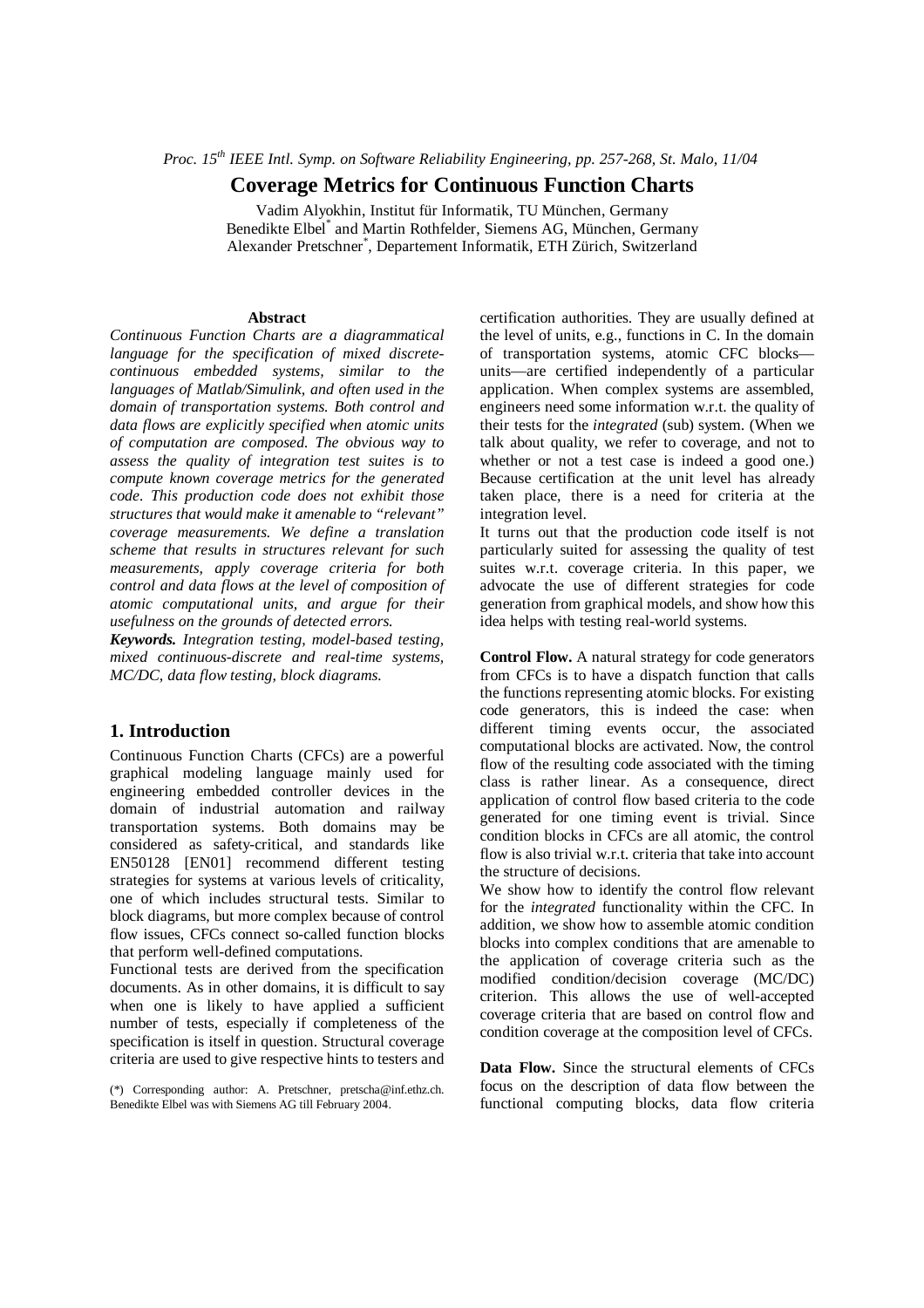[LasKor83, RapWey85] seem to be particularly suited for measuring the completeness of tests at the CFC integration level. We show how to naturally interpret the fundamental entities of data flow, definition and usage of variables, at the level of CFCs, and how to derive respective coverage metrics. Since data flow in CFCs is bound to structural elements referred to as connectors, we use these elements to introduce further coverage criteria requiring coverage at the level of connectors.

**Methodology.** When we defined the metrics, we did so in a top-down manner. That is to say, we analyzed existing coverage metrics and lifted them to the structural elements of CFCs, without taking into account particular examples. In order to assess our own work, we then continued by applying the new criteria to existing industrial CFCs and the respective test suites. Our metrics were able to reveal situations that had not been tested before.

**Models.** It is true that systems specified with CFCs exhibit an abstraction level that is rather close to the implementation. Like the graphical languages of the Matlab toolset, CFCs may be seen as a full-fledged domain-specific programming language. Models written in these languages can directly be translated into code. When compared to general-purpose languages, these domain-specific languages are, among other things, characterized by the fact that (a) they offer language constructs for domain-specific entities, and that (b) they only allow restricted operations on the syntactic elements. For instance, the respective development tools ensure that all input ports of a component are connected to the environment or some other component. These restrictions allow one to come up with tailored coverage criteria. We concentrate on what we consider the "essence" of a CFC, and assess test suites w.r.t. this essence.

**Problem.** Roughly, we address the problem of assessing functional tests for programs written in domain-specific non-textual languages where generated production code is unsuitable for respective coverage measurements.

**Contribution.** To the best of our knowledge, the paper is the first (a) to define *coverage metrics for CFCs* both for data and control flows, (b) to investigate *integration tests for mixed continuousdiscrete modeling languages* on the grounds of data flow, and (c) to explicitly *synthesize complex conditions* in order to apply criteria like MC/DC.

Previous work on coverage metrics for models focuses on control flow, and on unit tests (Sec. 2).

We do think that many results of this work carry over to Matlab Simulink/Stateflow diagrams, but consider this future work. We do not know of any work that applies data flow criteria to languages such as block diagrams (which becomes even more interesting in conjunction with Stateflow).

**Organization.** Sec. 2 lists relevant work in the area. Sec. 3 informally describes syntax and semantics of CFCs. In Sec. 4, we review traditional coverage metrics for control and data flows at the level of code, and lift them to CFCs. An algorithm is presented that identifies maximal subgraphs of a CFC exclusively consisting of logical operators. This is done to synthesize composite conditions, in order to subsequently apply respective coverage metrics. We also sketch coverage criteria for connectors, i.e., I/O ports. Sec. 5 contains experimental results. Sec. 6 discusses the issue of code instrumentation to the end of measuring coverage, and Sec. 7 concludes.

# **2. Related Work**

Classical surveys on control and data flow criteria for code have been given in the Eighties [Nta88, FraWey88]. Today, the corresponding criteria are exposed in almost every text book on testing. In terms of models, coverage at the level of finite state machines has been studied extensively. Among many others, Ural provides an overview [Ura92]. Lifting MC/DC to the level of extended finite state machines with a functional programming language for actions has been studied by one of the authors [Pre03]. The focus there is on test case generation. Several authors have studied the use of model checkers for the generation of test cases that satisfy a given structural criterion [RayHei01, HLS+03]. Their focus is the translation of reachability statements into temporal logics as input to a model checker.

In terms of coverage for models of continuous and mixed discrete-continuous systems, Baresel et al. have provided a recent overview [BCS+03]. In particular, they investigate the relationship between different notions of (control flow) coverage for models and for code at the level of units; integration testing and data flow are not treated. The Matlab/Simulink Model Coverage Tool concentrates on control flow and does not consider data flow and the synthesis of complex conditions.

# **3. Continuous Function Charts**

After a brief introduction to the application domain, we use this section to provide a rough survey of both graphical syntax and computation model of CFCs.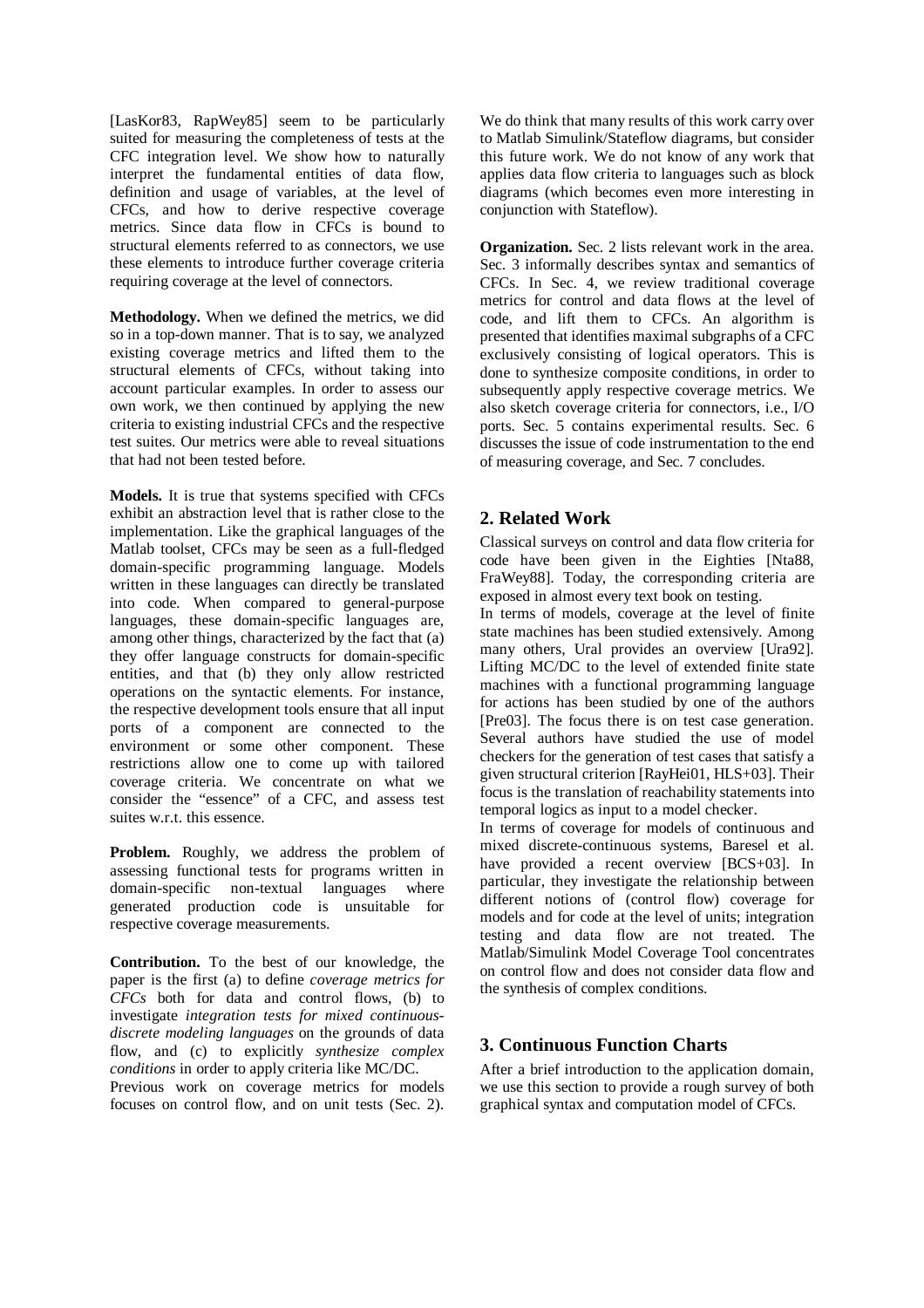CFCs are used for software design and implementation in the field of industrial automation. They were developed for generating automation solutions for the programmable logic controllers Siemens SIMATIC  $S7^{\circledast}$  and SIMATIC WinAC<sup>®</sup>. CFCs are frequently applied for developing solutions in the domain of transportation systems, building technology, and industrial process support. A development environment for design, code generation, test and simulation with CFCs is commercially available.

**Process.** With requirements specifications at hand, engineers build CFCs on the grounds of atomic blocks from certified libraries. Production code is subsequently generated from these CFCs. Tests derived from the requirements documents are applied to this code. The results of our study led to an intermediary step: the CFC is used for the generation of a different (inefficient) code to which the same tests are applied. Coverage is measured, and new tests are designed when coverage is not sufficient. These tests are later also applied to the production code.

#### **3.1 Syntax**

The main structural elements of CFCs are function blocks, connections between function blocks, and event classes.

**Function blocks.** Function blocks are the smallest units in which computational functions are described. They contain any description from simple logic functions to complex control algorithms. The function blocks may be defined in Assembler or C and are organized in certified libraries.

Blocks have input and output connectors by which parameters are passed. In order to control computational evaluation of the blocks within a CFC, timing information for a scheduling mechanism must be assigned to each block. Scheduling is driven by timing events. This is a major difference between block diagrams and CFCs.

Figure 1 contains a prototypical function block. The numbers indicate the following structural information: 1 - name of the block; 2 – input connectors;  $3$  – output connectors;  $4$  and  $5$  – names of the input and output connectors; 6 and  $7 -$  type of the input and output connectors;  $8 - \text{sequence}$ number within an event class; 9 – event class for block evaluation.

**Connectors.** Connectors define the interfaces of a block. Connectors are typed. Input and output connectors for a block are distinguished.

**Event classes.** For computation, timing information for scheduling is assigned to each block. An event class is specified, and a sequence number must be defined. It is unique within each class, defining the ordering of block computation. In Figure 1, the block belongs to class T5 with sequence number 10.



**Construction of CFCs.** When developing a CFC, a programmer selects function blocks from a library, places them on a worksheet, and assigns characteristics such as block name, event class and sequence number. Subsequently, the output and input connectors between the blocks are attached. Figs. 6 and 7 at the end of this paper show example CFCs. Several CFCs may be composed to a functional package. In a package, connectors are visible in all plans. Thus, blocks from different plans may be interconnected. The connection to external signals such as signals from other functional packages or hardware signals is defined at this level of construction.

CFCs may be composed hierarchically. To this end, CFC plans may be referenced as a function block in another CFC. Thus, different integration levels can be described.

#### **3.2 Computation model**

At runtime, scheduling is realized by a timing mechanism with the underlying concept of event classes. Computation is driven by timing events and interrupts. Computation of blocks within an event class is performed in the order defined by the sequence number.

When an event is raised, the assigned computational blocks are sequentially evaluated in the predefined order: values at input connectors are read, the defined computation is performed, the calculated results are assigned to the output connectors, and they are immediately available to the connected blocks.

**Code.** Simplifying matters, the generated production code exhibits the structure given in Figure 2. Events e1..eQ are raised outside this fragment. Within each event class, computations are performed for each function block cmp<sub>j</sub>. Output vectors  $\overline{\mathcal{O}}_j$  are computed as a function of input vectors  $i_j$ , and output is implicitly transferred to input connectors by address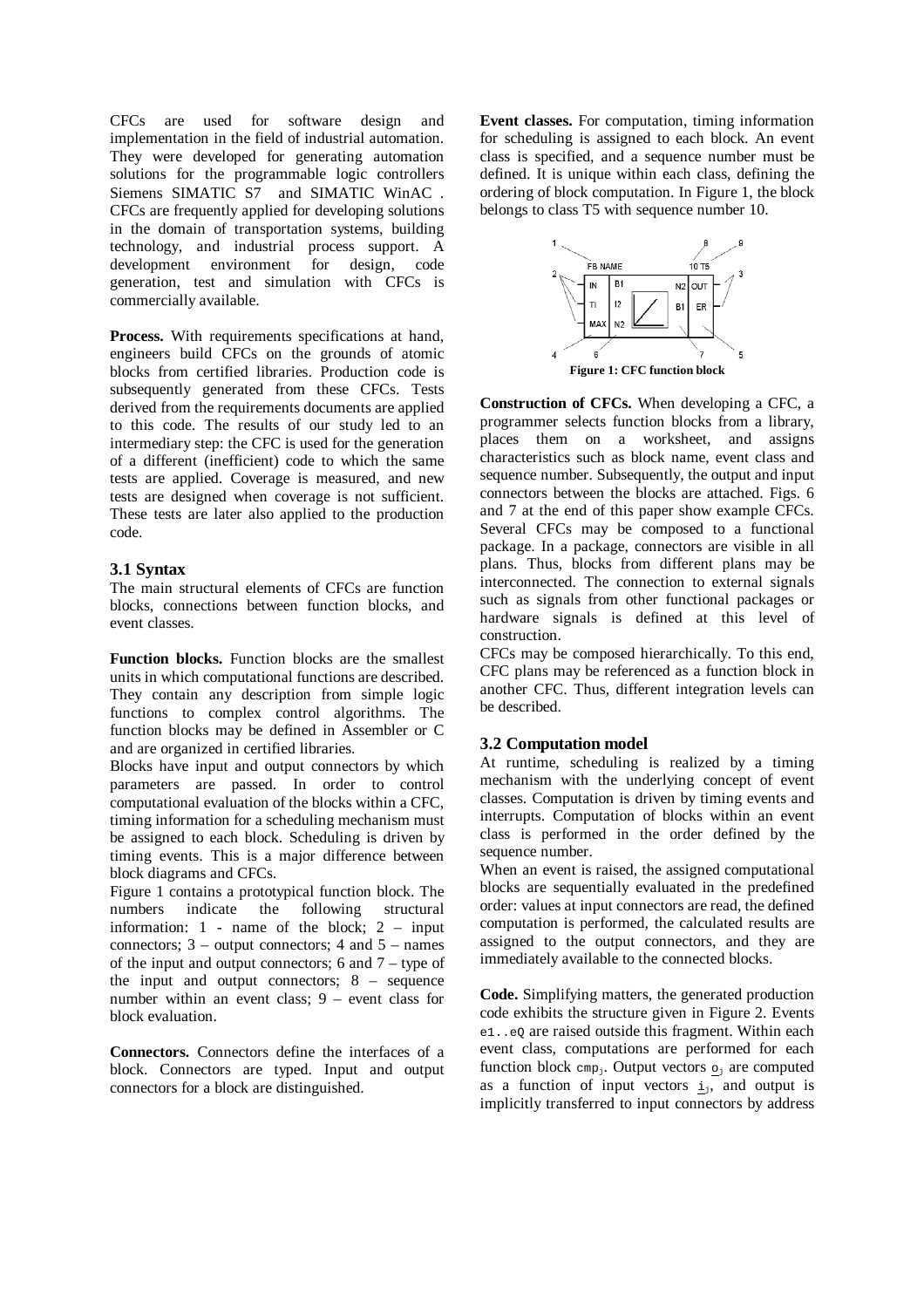aliasing:  $\&o_j$  is also the address of the input connector the function block is connected to.

```
switch(event) {
    case e1:
          cmp_1(i_1, & 0_1);cmp<sub>2</sub>(\overline{\underline{i}}_2, &\overline{\underline{o}}_2);
           ..
          cmp_p(i_p, \&o_p);break;
     case e2:
          cmp_{p+1}(\underline{i}_{p+1},\&\underline{o}_{p+1});
          cmp_{p+2}(\underline{i}_{p+2},\&O_{p+2});
           ..
          \mathtt{cmp}_{p+q}(\underbrace{\mathtt{i}_{p+q}},\mathtt{\& o}_{p+q}) ;
          break;
        ..
     case eQ:
          \mathtt{cmp}_{p+q+1}(\underbrace{\mathbf{i}_{p+q+1}},\mathtt{\&}\underbrace{\mathtt{o}_{p+q+1}}) ;
          \mathtt{cmp}_{p+q+2}(\underbrace{\mathtt{i}_{p+q+2}},\mathtt{\& o}_{p+q+2}) ;
           ..
          cmp_{p+q+r}(\underline{i}_{p+q+r},\&\underline{o}_{p+q+r});
          break;
}
```
#### **Figure 2: Production code skeleton**

In fact, except for conversions and arithmetic operations, all calls to the  $\text{cmp}_i$  functions are textually replaced by the corresponding code. This is motivated by efficiency considerations in real-time domains: the length of the code does not matter as much as its speed.

**Quality of tests.** The production code basically consists of  $\varphi$  segments, one for each event class. The following three observations can be made. One, the application of *data flow criteria* corresponds to testing the interconnections between different function blocks within a CFC. We are not so much interested in data flow *within one function block* but rather at the level of composed function blocks. The above fragment does not contain explicit assignments, and the many expanded  $cmp<sub>i</sub>$  blocks convey "too much" information. Two, the application of *control flow criteria* is unlikely to convey interesting information. This is because there are no loops nor jumps, and because the involved conditions are atomic and hence trivial. Three, many expanded  $cmp<sub>i</sub>$  blocks are library functions that have been certified independently before.

### **4. Coverage Metrics for CFCs**

This section describes the main conceptual results of this paper. An application and empirical evidence is provided in Sec. 5. After motivating a modification of the production code generator in Sec. 4.1, we briefly review traditional coverage metrics at the level of code in Sec. 4.2. We then proceed by lifting these metrics to the level of CFCs for both control (Sec. 4.3) and data flows (Sec. 4.4). Criteria for special connectors are provided in Sec. 4.5.

#### **4.1 Code for measurements**

We have seen that the generated production code is not suited for the application of coverage criteria. In terms of data flow, there are too many def-use pairs at the level of expanded  $cmp_i$  blocks. Control flow is linear, and there are no or few composite conditions. For instance, a block that implements the logical AND is translated into

 $OUT = IN1 & & & ID2;$ 

as far as production code is concerned. While less efficient, the statement

if(IN1&&IN2) OUT=1; else OUT=0;

is functionally equivalent but provides two branches and two definitions of OUT instead of one.

Efficiency and certification issues prevent us from simply using a production code generator that is better suited for coverage measurements. The basic idea is hence to generate code that exhibits the same "functional" behavior and that does not necessarily ensure the real-time deadlines, but is amenable to measuring the quality of test suites.

Basically, our approach amounts to modifying the code generator by (1) replacing certain code fragments by actual calls to  $cmp_i$ . This is done for function blocks that, in terms of coverage measurements, are deemed irrelevant at the level of composition. Since we are interested in applying traditional coverage criteria, we (2) need to gain access to the fundamental structural entities when coverage is measured.

For *control flow*, these fundamental entities are conditionals and jumps. Slightly simplifying matters, no (equivalent to) jumps exist in CFCs. Thus, for a given timing class, the control flow is rather linear. The control flow criteria are hence trivial to achieve. We hence take additional information from atomic blocks into account. For instance, a conditional block basically represents two different paths, and these two paths can be directly incorporated into the analysis. More complex coverage criteria like MC/DC rely on complex conditions. Since conditions are stated as atomic blocks within CFCs, a synthesis procedure for more complex conditions must be applied before using these criteria. Our approach to synthesizing conditions is presented in Sec. 4.3.

For *data flow*, on the other hand, the fundamental entities are writing (defining) and reading (using) accesses to variables. Variables as such do not exist in CFCs. They do exist at the level of production code. However, we are interested in connections between function blocks only—not in auxiliary variables. The output of a function block can naturally be interpreted as the definition of a "communication" variable. Input to a function block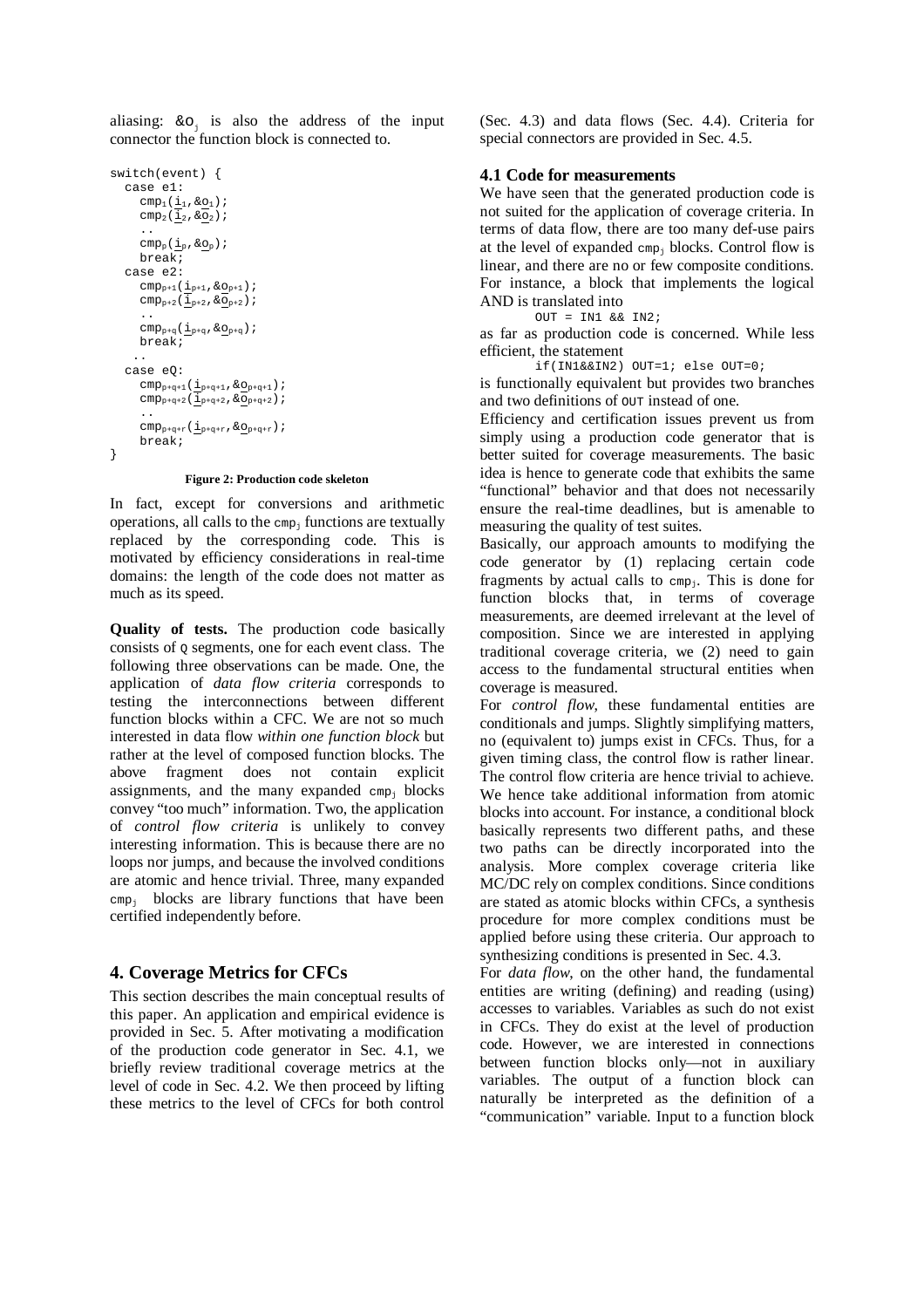boils down to its use. Note that definitions and uses may take place at different branches of a block.

To summarize, we will generate code that contains (1) the "main" branches of the integrated structure, (2) definitions and uses of variables to the end of data flow-based testing, and (3) complex conditions to make complex control flow-based criteria applicable. This motivates the following generation procedure. For the sake of simplicity, we only sketch it. Each single function block was translated manually. Code generation for composed systems relies on this code.

**Function blocks**. We show how to generate code for a few chosen blocks. These are the SWITCH, SELECT, and MULT blocks. They implement simple conditionals, selections, and multiplication of two numbers. What happens is the assignment of values to output connectors as a function of the input connectors.

*1. Conditionals.* Depending on the value of a connector SEL, the SWITCH block decides whether the value of the INH or of the INL



connector is copied to the output connector OUT. This implements a decision in CFCs; production code contains a macro at the respective places. The block is translated into a statement with two branches,  $if (err = -1)$ 

| OUT = INH                                                                                     |
|-----------------------------------------------------------------------------------------------|
| OUT = INL.<br>else<br>SELECT4                                                                 |
| $-$ IN1B1<br>$B1$ OUT<br>2. Selection. The SELECT block<br>IN2B1                              |
| outputs 1 if exactly one of the input<br>$-$ IN3B1.                                           |
| $-IM4B1 -$<br>signals is 1. It is translated into                                             |
| if $($ [IN1 == 1) and [IN2 == 0) and                                                          |
| $(IN3 == 0)$ and $(IN4 == 0)$                                                                 |
| $OUT = 1$                                                                                     |
| else if $($ IN1 == 0) and $(IN2 == 1)$ and                                                    |
| $(IN3 == 0)$ and $(IN4 == 0)$                                                                 |
| $OUT = 1$                                                                                     |
| else if $($ IN1 == 0) and $(IN2 == 0)$ and                                                    |
| $(IN3 == 1)$ and $(IN4 == 0)$                                                                 |
| $OUT = 1$                                                                                     |
| else if $(IN1 == 0)$ and $IN2 == 0)$ and                                                      |
| $(IN3 == 0)$ and $(IN4 == 1)$                                                                 |
| $OUT = 1$                                                                                     |
| else<br>$OUT = 0$                                                                             |
| while the production code is                                                                  |
| if $((IN1 & 1) + (IN2 & 1) + (IN3 & 1))$                                                      |
| $+$ (IN4 & 1))                                                                                |
| $OUT = 1$                                                                                     |
| $else$ OUT = 0                                                                                |
| with fewer branches, fewer definitions, and no                                                |
| composite conditions $(X$ is the bitwise AND).                                                |
| 3. Multiplication. The MULT                                                                   |
| <b>NULT</b><br>block implements multiplication of<br>$\frac{1}{\sqrt{N1N2}}$ $\sqrt{N2 00T }$ |
|                                                                                               |

two 2-byte integers provided at connectors IN1 and IN2. The result is made accessible at connector OUT. The arithmetic operation involves no decisions and is described as function

OUT = compute\_MULT\_OUT (IN1, IN2)

which refers to an external function that performs multiplication. The actual code that includes checks is hidden in this function.

This specialized generation of code *at the level of single function blocks* is only seemingly in contradiction with one of our initial statements: we claimed that measuring coverage at this level is a dubious endeavor because of the certification that has already taken place. The point is that we identified those function blocks with "interesting" conditions for the integrated functionality and put them at the *top level* of the differently generated code rather than calling corresponding functions. This is, for instance, the case for the multiplication but *not* for the SWITCH and SELECT blocks. However, the code generated this way is not a mere macro expansion: instead, it contains the "relevant" parts only, and it omits "irrelevant" details.

**Composition.** Rather than assigning output by calls by reference, we introduce explicit assignments. This is relevant for data flow measurements only. Composite conditions for control flow measurements are treated in Sec. 4.3.

#### **4.2 Traditional metrics**

In the following, we briefly review classical coverage metrics at the level of code. Structural coverage criteria have initially been developed with the aim of selecting test data or of judging test data adequacy [GooGer75, How76]. They are defined in terms of the internal structure of a piece of software. They can thus be applied even if completeness of a specification is in question, or if no specification at all is at hand. Efficiency and the ability to detect failures of different structural coverage criteria were controversially discussed in the literature.

**Control Flow.** Structural coverage criteria that use control flow as a reference were introduced as control flow based criteria [How76, Mye79]. Statement coverage requires every statement to be executed at least once during testing. Branch coverage requires every branch to be executed at least once: every decision evaluates to both true and false. Requiring all program paths to be executed at least once has been introduced as a powerful yet generally unachievable criterion. Selection of special paths to be covered led to the development of coverage criteria such as LCSAJ or boundary-interior coverage [How76, WHH80].

**Data Flow.** Examination of the data flow in programs led to further requirements on paths to be covered during testing [LasKor83, RapWey85]. As a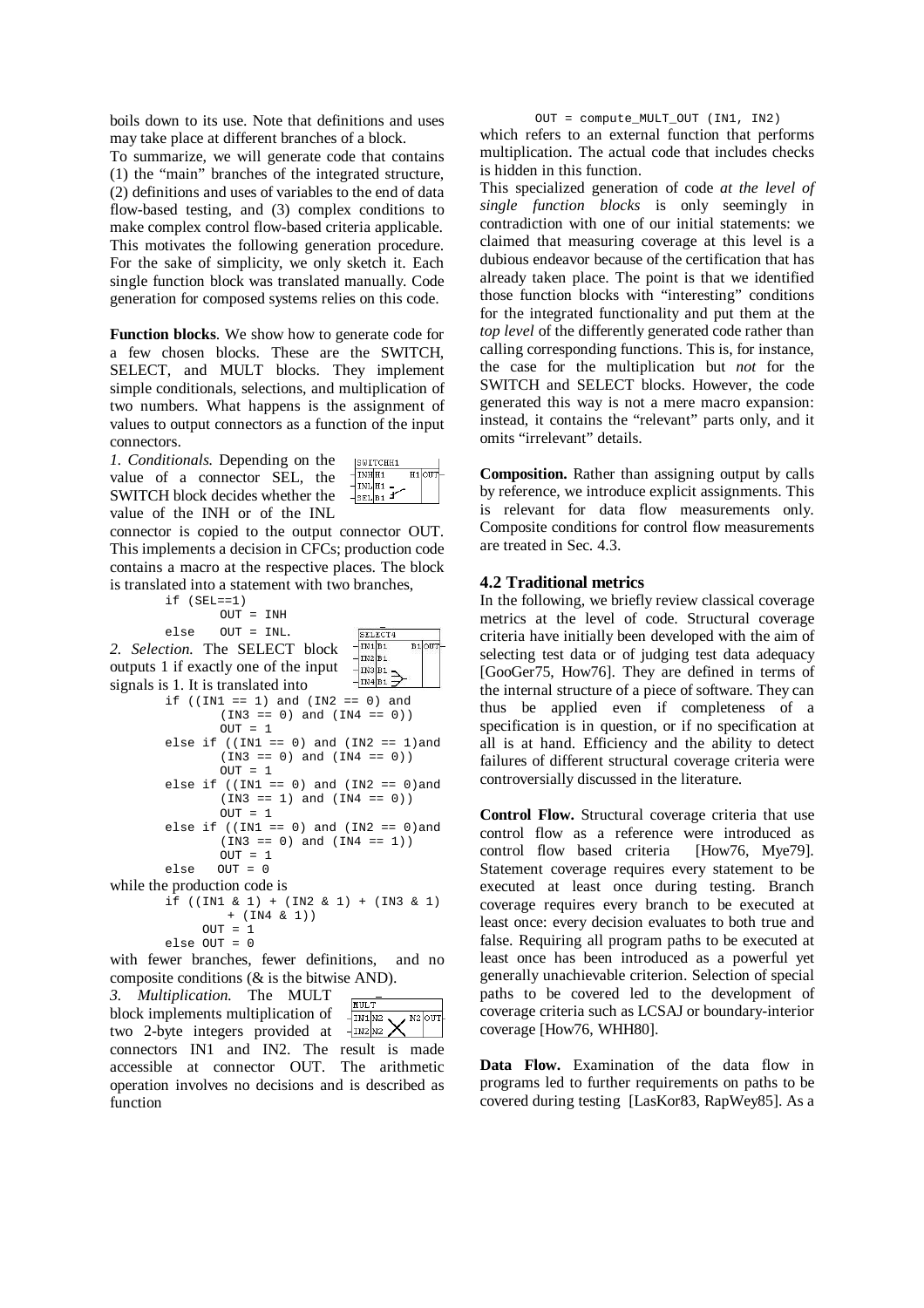basic criterion, the all-defs criterion requests for all definitions of a variable a dynamic test case executing a definition free path (with respect to this variable) from its definition to one of its uses. The more demanding all-uses criterion requires a dynamic test case for covering a definition free path from each definition of the variable to all its uses. To fulfill the most demanding criterion of this family, the all-def-use-paths criterion, all such paths have to be covered. These and further criteria for covering the data flow, such as required pairs testing, were introduced and discussed as data flow criteria.

**Complex Conditions.** Control and data flow oriented techniques do not take into account the internal complexity of compound predicates used in the decisions of the program. Since predicates determine the execution path for a given input and thus have a high impact on the dynamic behavior of the program, additional coverage metrics have been defined with respect to the internal structure of compound predicates [Mye76, ChiMil94].

Conditions are regarded as covered if they have been evaluated to the Boolean constants true and false at least once during testing. The weakest criterion, referred to as condition coverage, requires evaluation of all atomic conditions to true and false. Condition/decision coverage has then been defined with respect to atomic and top-level conditions. Requiring the coverage of all conditions—atomic, intermediate and top-level—has been introduced as minimal multiple condition coverage. Demanding each compound predicate to be covered with all possible combinations of Boolean values of its atomic conditions led to multiple condition coverage. This criterion is costly to achieve since it requires *2 m* combinations for covering a compound predicate with *m* atomic conditions. With the aim of thoroughly examining each atomic condition in a compound predicate, modified condition/decision coverage (MC/DC) has been defined. In order to satisfy this criterion, each atomic condition must influence the predicate at least once, while all other independent conditions stay unchanged. For a compound predicate with m conditions that can be varied independently, this criterion can be achieved with  $m+1$  combinations.

### **4.3 Control Flow Metrics for CFCs**

In this section we show how techniques that are based on control flow can be used to evaluate completeness of a test suite for CFCs. The graphical representation of a CFC does not allow direct application of the coverage criteria. In order to convey the meaning of a metrics for a graphic plan, the metrics must be applied to the generated code.

Because the application of well-known coverage criteria based on control flow is rather trivial, we focus on the synthesis of complex conditions. That is to say, in order to apply criteria that take into account the structure of complex conditions, we would like to measure coverage on a piece of code

 $r =$  (c1 AND c2) OR c3 rather than

 $r1 = c1$  AND  $c2$  $r = r1$  OR  $c3$ 

The semantic differences between these two expressions are not relevant in our context.

**Synthesis of composed conditions.** CFCs provide blocks for the logical *and,* and *or* operators (*not* is handled by means of connectors, see the example below). They are interconnected to implement complex conditions/decisions. In order to apply coverage metrics that take into account the structure of conditions, composed conditions have to be synthesized. For these complex logical conditions, coverage criteria like minimum multiple condition or MC/DC can be applied.

The idea is to identify maximum subgraphs of a CFC that consist only of logical operators, and to compute the corresponding complex condition. In the following, we assume that all function blocks belong to the same event class, and for the sake of simplicity, we consider binary conjunction and disjunction only. Let F denote an array of function blocks in *reverse order of execution* (element 8 in Figure 1). This array contains only the logical function blocks "AND" and "OR" of a complex module. Furthermore, let pred denote a function that takes a function block and an input connector, *i,* and returns the function block that contains the output connector that is connected to *i*. The range of pred may be a superset of F. In Figure 4, for instance, we have

```
pred(FRMD_10, IN1) = FRMD_9.
```
In case there is no predecessor, *pred* returns the name of the input signal. The algorithm then works as follows. Function max\_subgraph defined in Figure 3 is executed for each f∈F. This yields an array of possibly complex conditions, C:

for  $i=1$  ..  $|F|$  $C[i] = max\_subgraph(F[i]).$ 

An element C[i] is the empty string if F[i] is a logical block that has become part of a more complex synthesized condition. max\_subgraph is recursively applied to those function blocks that yield the input for connectors in1 and in2, and their result is connected by "and" or by "or", depending on the nature of f.  $is\_neg$  returns TRUE if its argument is a negated connector (see below), and false otherwise.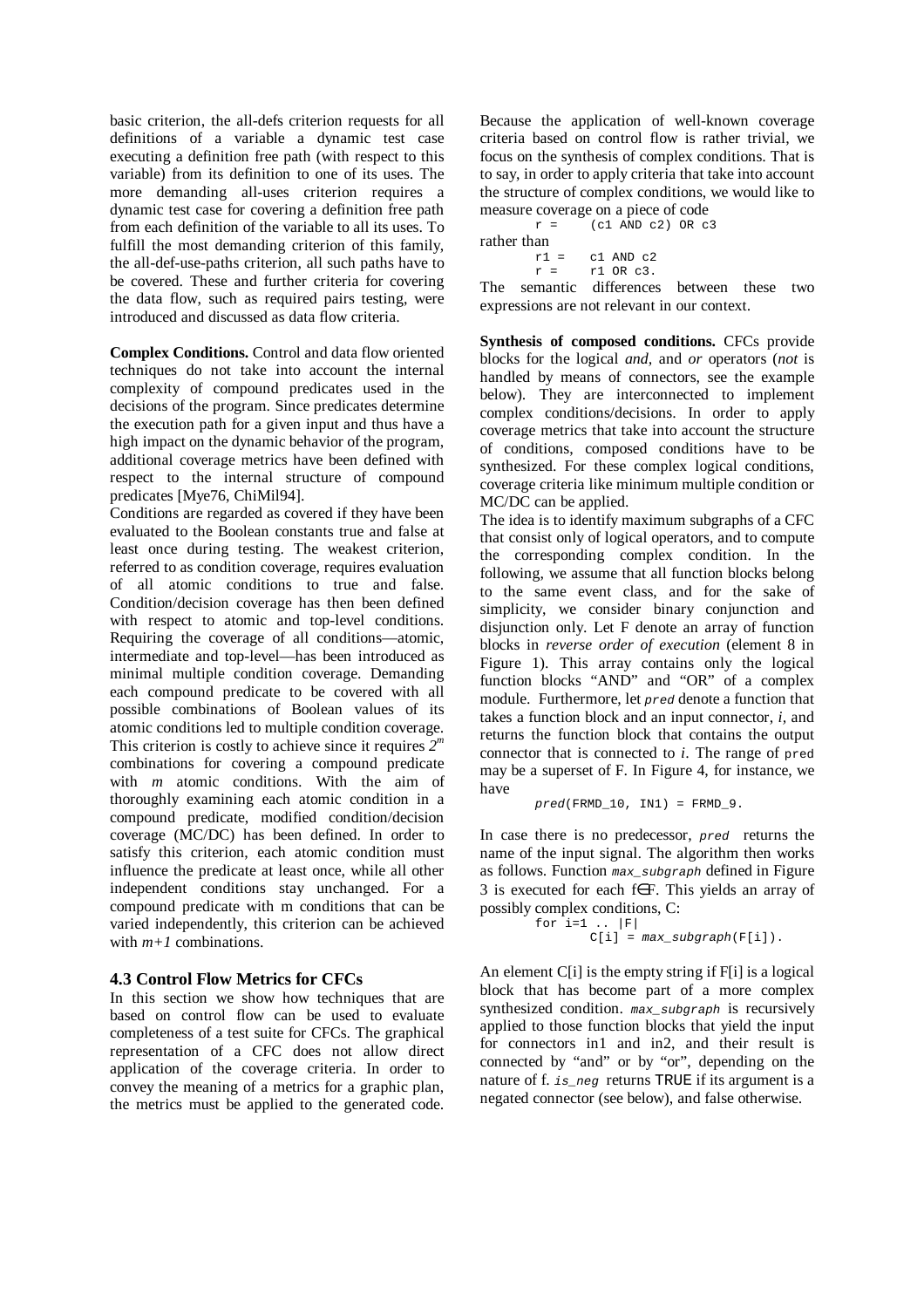**in:** function block f

```
out: string of synthesized conditions with f at the
       top level
```

```
side effects: mark_visited changes status of
              blocks (initially FALSE)
max_subgraph(f)
   if was_visited(f) then return ""
   else
     cl = max subgraph(pred(f.in1))
     if is_neg(f.in1)
              then c = "(not(" + c1 + "))"else c = "((" + c1 + ")"if is\_and(f) then c += " and "else c += " or "c2 = max\_subgraph(pred(f.in2))if is_neg(f.in2)
             then c += "not(" + c2 + "))"
              else c := "(" + c2 + "))"mark_visited(f)
     return c
  end
```
**Figure 3: Synthesizing complex conditions**

mark\_visited(f) makes sure that subsequent calls to was\_visited(f) return TRUE instead of FALSE. We need this function to ensure maximality of the synthesized condition. We will show in Sec. 6 how these synthesized conditions are used for measuring coverage with criteria such as MC/DC.



**Figure 4: Composite condition**

**Example.** Figure 4, a subgraph of Figure 7, shows two interconnected blocks, AND2 and OR2. Circles on connectors indicate negation. The following condition C[2] is derived from these two blocks:

```
[(FRMD_9.IN1 == FALSE) AND (FRMD_9.IN2 ==TRUE)] OR (FRMD_10.IN2 == FALSE)
```
where FRMD\_9.IN1 and FRMD\_9.IN2 are the values of signals at connectors IN1 and IN2 in block FRMD<sub>9</sub>, and FRMD\_10.IN2 is the value of the signal at connector IN2 in block FRMD\_10.

#### **4.4 Data Flow Metrics for CFCs**

Since CFCs are essentially data flow diagrams, traditional criteria based on data flow appear to be particularly suited for use with CFCs. The basis for applying data flow criteria is the data flow graph. Roughly, that is a control flow graph enriched with data flow information describing definitions (def), predicative use (p-use) and computational use (c-use) of variables. As mentioned above, data flow criteria then require paths between definitions and uses of variables to be covered.

In CFCs, paths between definitions and uses are described with solid lines between different blocks. To achieve data flow coverage within the corresponding code, it is necessary to cover these connections. Of course, this is motivated by our initial desire to measure coverage at the level of composition. Nevertheless, a simple connector-based coverage—i.e., one that requires that a value must be written at each connector—is not sufficient. This is because within a block, due to its internal control structure, several definitions and uses may appear. In this case, one connection may well correspond to more than one def-use-pair. Figure 5 shows a part of the code (not production code) that corresponds to the CFC in Fig. 6 where blocks TEMP\_ML{3,4} are located in the second rightmost column, blocks TEMP\_CP{1,2} are located in the middle column, and blocks TEMP\_SW{2,3} are in the rightmost column. The code contains three lines in bold face, the first two of which define a value, and the last of which uses the corresponding value. In Fig.6, the corresponding connection between two function blocks is also given in bold face. In the following, the first component of a pair denotes the value of TEMP\_CP1.OUT, and the second component denotes TEMP\_CP2.OUT. The test data  $\{(1,0),(0,0)\}$  satisfies all-defs coverage but not branch coverage while the test data  $\{(0,0),(1,1)\}$  satisfies branch coverage but not all-defs. While the relationship between def-use and branch coverage is well known [Nta88], we give the example in order to convey the relationship with CFCs.

```
TEMP_ML3.OUT =
  compute_MULT_OUT(TEMP_SB3.OUT, 0.333)
TEMP_ML4.OUT =compute_MULT_OUT(TEMP_SB1.OUT, 0.333)
if (TEMP_CP1.OUT)
   then TEMP_SW3.OUT = TEMP_ML3.OUT
   else TEMP_SW3.OUT = TEMP_ML1.OUT
TEMP_ML2.OUT =
  compute_MULT_OUT(TEMP_AD2.OUT, 0.25)
if (TEMP_CP2.OUT)
   then TEMP_SW2.OUT = TEMP_ML4.OUT
   else TEMP_SW2.OUT = TEMP_SW3.OUT
if (TEMP_CP3.OUT)
   then $62M7W00 = TEMP_ML2.OUT
   else $62M7W00 = TEMP_SW2.OUT
```
**Figure 5: Part of the pseudo code for the CFC in Fig. 6**

#### **4.5 Metrics for connectors**

In this section, we present some additional criteria that are specific to CFCs. These criteria are defined independently of blocks in a CFC. Instead, connectors are used as a basis. These criteria cater for the test of signals at connectors where the notions of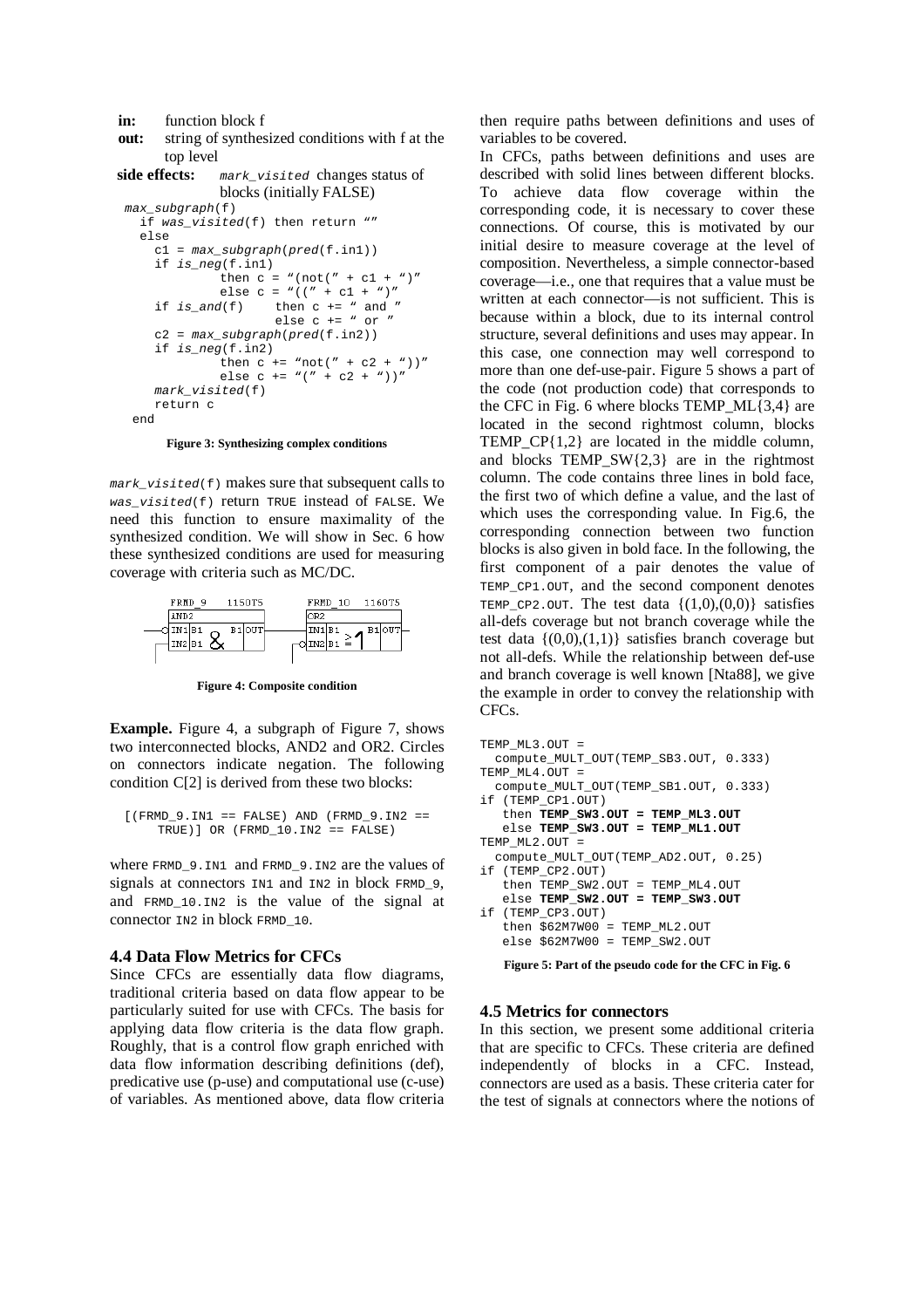equivalence classes, limit values, and special values make an intuitive sense. We only consider connectors that allow signals within a whole range of values. These include integer signals, binary signals, and floating point signals:

- For integer signals, the special value zero and the minimum and maximum values are selected. As an example, consider a signed 1-byte integer signal *S*. The connector-based criterion then requires test cases with the following values: *S* < -128; *S* = -128; -128 < *S* < -1; *S* = -1; *S* = 0; *S* = 1:  $1 < S < 127$ ;  $S = 127$  and  $S > 127$ .
- For binary connectors—whose range is  $\{0,1\}$  these two values are required for the tests.
- For floating point signals, negative and positive values are required, and so is the value 0. The test cases include values that are almost zero. For 48-bits floating point signals, for instance, this is the value 0.9e-2466. In critical cases, it might also be interesting to apply a value between zero and the value:  $0 < S < 0.9e-2466$ .

One may argue that these criteria correspond to the evaluation of equivalence classes for internal variables. Such a criterion is indeed demanding, and may even be unachievable. Nevertheless, for failureprevention in safety-relevant functions it may be suitable to try to provoke over- or underflow of variables and faulty internal data states by assigning boundary values to data transferred internally.

### **5. Application**

In order to demonstrate the usefulness of the defined criteria, we now present results from their application to CFCs from real-world projects. Secs. 5.1 and 5.2 discuss the application to CFCs containing mainly arithmetical, and logical blocks, respectively. In both examples, coverage criteria were applied to test cases previously defined w.r.t. a given functional specification. We were able to identify structural elements—and, equivalently, functionality—of the CFCs that had not been covered by the given functional test cases. As a consequence, additional test cases were defined and run. The results of these additional test cases turned out to be useful for software quality assurance, as detailed below.

#### **5.1 CFCs with arithmetics prevailing**

The CFC used as a first example is presented in Figure 6. It computes the average of four temperature values. Its functional specification requires the maximum value of the four temperature values to be excluded from the computation of the average if it exceeds the average of the other values by a factor of 1.1. Analogously, if the minimum temperature value

is smaller than the average value from the other three temperature values multiplied by 0.9, it has to be excluded as well. If both the minimum and maximum values are excluded from the computation, the average is calculated from the remaining two temperature values. The case of negative temperatures is handled in the actual system but omitted here for the sake of simplicity.

Table 1 shows the original functional test cases that were derived from the functional specification sketched above. The structural criteria presented above were applied after running these test cases. All three of them were necessary to achieve complete branch coverage.

**Table 1: Original test cases for computation of average**

|                                                                                       | v1 | v2 | v3 | V4 Exp.Result                               |
|---------------------------------------------------------------------------------------|----|----|----|---------------------------------------------|
|                                                                                       |    |    |    | Test 1   20°C   21°C   22°C   23°C   21.5°C |
| <b>Test 2</b>   20 $^{\circ}$ C   21 $^{\circ}$ C   22 $^{\circ}$ C   25 $^{\circ}$ C |    |    |    | $21^{\circ}$ C                              |
| <b>Test 3</b>   $16^{\circ}$ C   $21^{\circ}$ C   $22^{\circ}$ C   $25^{\circ}$ C     |    |    |    | $-21.5$ °C                                  |

**All-uses coverage.** Since one of the def-use pairs, namely that between the SWITCH blocks TEMP\_SW3 and TEMP\_SW2 printed in bold in Figure 5, was not covered by the three test cases, a def-use coverage of 98% is achieved by the three test cases. Additional test data v1=16°C, v2=21°C,  $v3=22^{\circ}$ C, and  $v4=23^{\circ}$ C with an expected result of 22°C was designed in order to test the missing defuse-pair. This test data showed a deviation from the specification: the specification requires the value 16°C to be excluded from the computation because  $16 < (21 + 22 + 23) / 3 * 0.9$ . The average value of the remaining three signals is 22°C. However, the result computed by the CFC is 22.64°C. The error is caused by a wrong calling ordering of the blocks that causes a value to be erroneously taken from the previous computation step.

**Connector-based coverage.** The connector-based criteria presented in Sec. 4.5 require test cases provoking underflow, overflow and truncation of values at numeric connectors. For internal numeric connectors between arithmetic blocks of a CFC, such requirements may be very demanding, if not unachievable. Thus, connector based coverage must be interpreted with care and should be monitored only for critical functionality. In the example presented above, a connector-based coverage of only 3.6% was achieved by the functional test cases.

### **5.2 CFCs with logics prevailing**

A second example for the application of coverage criteria is presented in Fig. 7. It deals with energy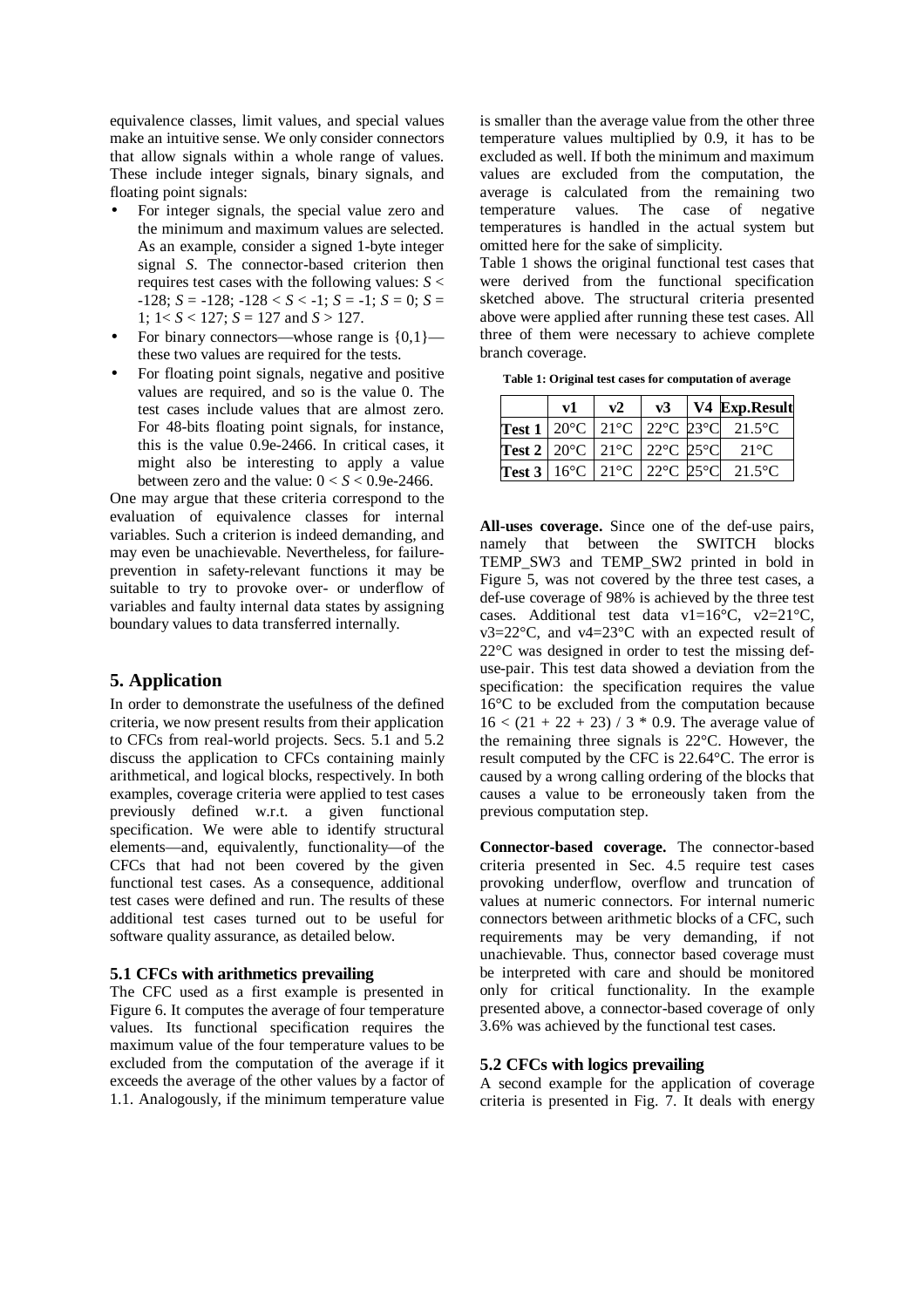management for an air conditioning system in a twocabin vehicle. Two states of the power supply are to be differentiated: normal operation with four air conditioning systems takes place in the state "full power supply". In state "reduced power supply", only one air conditioning system of four may be used. Thus, if several air conditioning systems are switched on at the same time in this state, only one may begin to operate. If one of the air conditioning systems is running in state "reduced power supply" and a second one is switched on, then the first air conditioning system must be switched off.

The CFC describes the switching logic in one of the cabins. Signal \$61Z5002 reports whether an air conditioning system in the other cabin is switched on. Signals \$61E5903 to \$61E5906 encode the state of the four air conditioning systems in the cabin. Signal \$31M5000 indicates reduction of power supply. B/H and H/B blocks perform a binary to hexadecimal translation and vice-versa. The lower part of the CFC implements the behavior where the "reduced power supply" signal makes sure that an AC is switched off when a new one is switched on. The upper part decides whether all ACs should be switched off. The six test cases in Table 2 had been derived from the functional specification.

**Table 2: Original test cases for the AC system**

| Test 1            | Full power supply                     |  |  |  |  |
|-------------------|---------------------------------------|--|--|--|--|
|                   | All AC systems switched off           |  |  |  |  |
|                   | Expected Result: All ACs off.         |  |  |  |  |
| Test 2            | Full power supply                     |  |  |  |  |
|                   | All ACs switched on                   |  |  |  |  |
|                   | Expected Result: All ACs working      |  |  |  |  |
| Test <sub>3</sub> | Reduced power supply                  |  |  |  |  |
|                   | No AC working in cabin B              |  |  |  |  |
|                   | All ACs in cabin A are switched on    |  |  |  |  |
|                   | Expected Result: All ACs switched off |  |  |  |  |
| Test <sub>4</sub> | Reduced power supply                  |  |  |  |  |
|                   | All ACs in both cabins are off        |  |  |  |  |
|                   | $AC$ #1 in cabin A is switched on     |  |  |  |  |
|                   | Expected Result: AC #1 working        |  |  |  |  |
| Test 5            | Reduced power supply;                 |  |  |  |  |
|                   | AC#1 in cabin A working. All other    |  |  |  |  |
|                   | ACs in both cabins are switched off   |  |  |  |  |
|                   | $AC$ #2 in cabin A is switched on     |  |  |  |  |
|                   | Expected Result: AC #1 is switched    |  |  |  |  |
|                   | off, AC #2 is switched on             |  |  |  |  |
| Test 6            | Reduced power supply;                 |  |  |  |  |
|                   | One AC is switched on in cabin A; all |  |  |  |  |
|                   | other ACs are off.                    |  |  |  |  |
|                   | $AC$ #2 is switched on in cabin B     |  |  |  |  |
|                   | Expected Result: All ACs switched off |  |  |  |  |
|                   | in cabin A                            |  |  |  |  |

**Branch coverage.** The functional test cases covered 91% of all branches. For full branch coverage, additional test cases had to be designed. Roughly speaking, these switched on and off all types of air conditioning systems in the state "reduced power supply".

**MC/DC coverage.** In the CFC in Fig. 7, one complex logical condition could be sythesized. The condition consists of the two blocks FRMD\_9 (and) and FRMD\_10 (or) with input signals \$61Z5002, FRMD 8.0UT and KLM FRSP.OUT. The synthesized condition can be described as follows (cf. Sec. 4.3): [not(\$61Z5002) AND (FRMD\_8.OUT)] OR

### not(KLM\_FRSP.OUT)

The combinations of truth values tested by the functional test cases for the complex condition are described in rows 1-6 of Table 3. Test cases 1 and 2 as well as 4 and 5 are identical only w.r.t. the given signals. They do not cover the signal \$61Z5002 w.r.t. MC/DC. For achieving complete MC/DC coverage, the additional test case 7 had to be designed, covering signal \$61Z5002 in combination with test case 4.

**Table 3: Projection of tests in Table 2**

| <b>Test</b> | <b>NOT</b><br>\$61Z5002 | frmd_8.<br>out | <b>NOT</b><br>klm_frsp.<br>out | Result |
|-------------|-------------------------|----------------|--------------------------------|--------|
|             | П                       |                |                                |        |
| 2           | т                       | F              | т                              | т      |
|             | Т                       | F              | F                              | F      |
|             | T                       | т              | F                              |        |
| 5           | т                       | т              | F                              |        |
|             | F                       | F              | F                              | F      |
|             |                         |                |                                |        |

The additional test case 7 helped to discover a nonspecified behavior. This error leads to a malfunction occurring in state "reduced power supply", with one air conditioning system running in one of the cabins: in this state, if one tries to switch on a second air conditioning system in the other cabin, the new air conditioning cannot be activated. Nevertheless, a flag is set that the new air conditioning system is switched on, requiring to stop the air conditioning system previously at work. Thus, all air conditioning systems are deactivated, while the internal data state erroneously indicates the first one to be active.

This is an argument in favor of using MC/DC, and this is consistent with the findings of Dupuy and Leveson [DupLev00].

**All-uses coverage.** The six functional test cases achieved an all-uses coverage of 82%. As with branch covererage, full coverage could simply be achieved by defining further test cases requiring all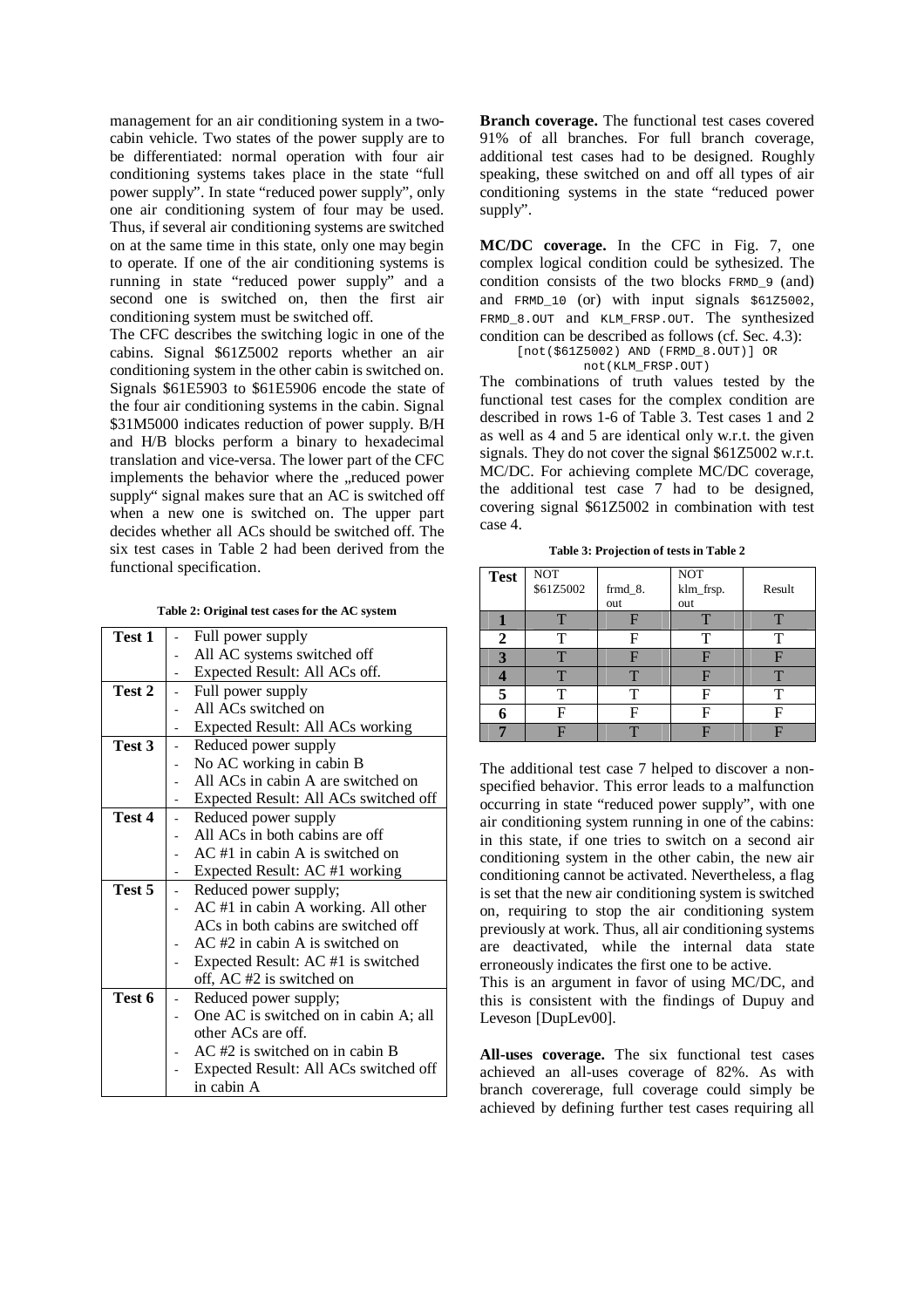types of air conditioning systems to be switched on and of during testing in the state "reduced power supply".

**Connector-based coverage.** From all connectorbased criteria, only criteria for binary connectors are applicable for the CFC plan. Full coverage could be achieved with five out of the six test cases. This demonstrates that criteria for binary connectors may be regarded as a weak coverage criterion that can easily be achieved.

### **6. Instrumentation of Code**

We have seen that different strategies of code generation impact coverage measurements. These latter necessitate the instrumentation of code, which can be done by external tools. One can also directly encode the measurements into the code. While this means re-inventing the wheel to a large extent, its benefit is a higher degree of flexibility.

Recall that the production code roughly looks as given in Figure 2. Modifying the code generator yields code that (1) expands some function calls, (2) replaces some fragments by calls, and (3) contains explicit "communication variables". Further adjustments are necessary for coverage measurements.

- For measurement purposes, copies of all  $i_j$ and  $o_k$  variables (Figure 2) are introduced,  $i_j$ ' and  $o_j'$ .
- Each cmp statement is preceded by a set of copying statements  $i_j' = i_j$ . This makes sure that the dummy code subsequently works on adequate values.
- Some (Sec. 4.1) of the calls to  $\text{cmp}$  are expanded into actual code that works on these redundant variables. This may go beyond simple macro expansion of the originial production code. For instance, the example of the AND block shows that additional branches are introduced. Because this code works on the redundant variables, there is no interference with the original functionality.
- The calls to cmp that have not been expanded,  $\text{cmp}(\underline{i},\&{\circ})$ ; are followed by a set of copy statements  $o_i' = o_i$  for  $1 \le i \le M$ where M is the length of vector o. This makes sure that the correct values are used subsequently.
- Synthesized composite conditions (Sec. 4.3) are inserted before the first corresponding cmp function is executed. The then and else

branches both lead to empty statements, i.e., they do not modify any values.

The motivation for introducing shadow variables, i' and o', is that they allow us to use simplified expanded versions of some function blocks. By doing so, we can ignore all the internal checks in a function block when it comes to coverage measurements.

This procedure inserts new branches and conditions into the code. The relationship between coverage on the original and on this altered code is that whenever coverage on the latter increases, it also does so on the former. However, recall that we are not so much interested in actual code coverage—just consider the many checks that defensive programming introduces—but rather in coverage of the main functionality.

# **7. Conclusions**

**Summary.** This paper provides a solution to the problem of assessing test suites for CFCs at the level of composition. Production code at the level of composition does not exhibit the structures that would make it amenable to coverage measurements with results that can be interpreted. We have presented a way of generating code that is too inefficient to serve as production code. On the other hand, this code does allow one to apply coverage criteria at the level of composed function blocks. The straightforward interpretation of connections as variables gives rise to def-use pairs, and the synthesis of complex conditions makes this code amenable to criteria such as MC/DC. Coverage is measured for the "relevant" parts of CFCs only. We are confident that our results carry over to the similar languages of Matlab/Simulink where coverage measurements at the level of single models are good practice, but not at the integration level of components.

**Assessment.** Our experiments show the usefulness of the criteria for they revealed previously untested situations in commercial applications. They are currently used at Siemens for the assessment of test suites. We do not use coverage criteria for the generation of test cases.

We are aware that there is no conclusive evidence on the "quality" of coverage metrics w.r.t. their power of revealing failures, and that a controversial discussion on the benefits of random testing vs. structural testing persists [HamTay90, Nta98, Gut99]. However, because our experiments revealed previously untested situations, and because coverage metrics provide some number that can be interpreted as progress, it was decided to incorporate the use of the coverage metrics of this paper into the development process.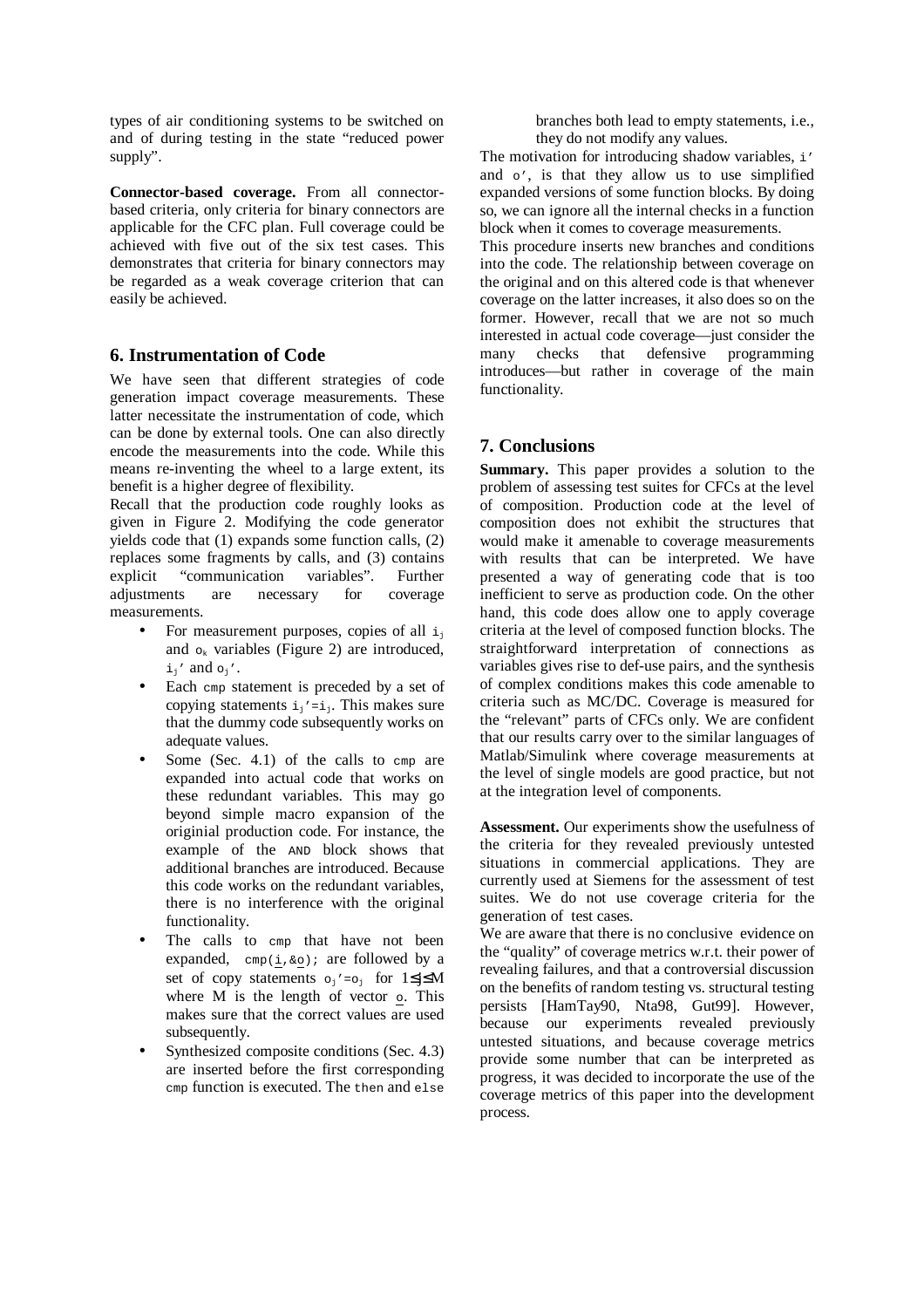**Future Work.** In terms of ongoing empirical investigations, we try to get further evidence at whether or not the use of coverage metrics pays off in our particular application domain. This is regardless of the fact that coverage measurements are recommended by the certification authorities. As far as technology is concerned, we are manually translating more and more function blocks that somehow involve conditions, and whose computation is not dispatched to external functions but is rather performed at the top level of the generated code (Sec. 4.1). Furthermore, we consider it interesting to measure coverage w.r.t. other metrics and to compare the ability to detect failures in our domain of graphical implementations of railroad transportation systems.

Because the languages of Matlab Simulink/Stateflow are similar to CFCs, we consider an adaptation to these languages and other application domains, such as automotive systems, to be straightforward.

Regardless of whether or not one accepts CFCs as a language for model-based development, the work in this paper is an instance of a more general issue, namely how to use coverage criteria in the context of model-based development. Dedicated criteria can be defined, or classical criteria can be applied to generated code. (Inconclusive) past studies on the relationship between implementation coverage and error detection must be complemented by further studies that take into account the role of models [WGS94].

Finally, we did not treat the issue of automatically generating test cases in this article. The rather simple execution semantics of CFCs is similar to that of the CASE tool AutoFocus [HSE97] for which an industrially relevant body of automatic test case generation technology has been developed [PSA+04, Pre03]. Consequently, it appears feasible to not only *assess* the quality of test suites but instead automatically *generate* test suites that satisfy a given coverage criterion by construction

### **References**

[BCS+03] Baresel, A., Conrad, M., Sadeghipour, S., Wegener, J.: *The Interplay between Model Coverage and Code Coverage*, Proc. EuroCAST, 2003.

[ChiMil94] Chilenski, J., Miller, S.: *Applicability of modified condition/decision coverage to software testing*, Software Engineering Journal, pages 193—200, September 1994.

[DupLev00] Dupuy, A., Leveson, N.: *An Empirical Evaluation of the MC/DC Coverage Criterion on the HETE-2 Satellite Software.* Proc. Digital Aviations Systems Conference, October 2000

[EN01] European Committee for Electrotechnical Standardization: *EN 50128:2001— Railway applications—Communications, signaling and processing systems--Software for Railway Control and Protection Systems*, 2001.

[FraWey88] Frankl, P., Weyuker, E.: *An applicable family of data-flow testing criteria.* IEEE TSE 14(10):1483-1498, 1988.

[GooGer75] Goodenough, J., Gerhart, S.: *Toward a theory of test data selection*, IEEE TSE 1(2):156—173, 1975.

[Gut98] Gutjahr, W.: *Partition Testing vs. Random Testing: The Influence of Uncertainty.* IEEE TSE 25(5): 661-674, 1999.

[HamTay90] Hamlet, D., Taylor, R.: *Partition Testing does not inspire confidence*. IEEE TSE 16(12):1402-1411, 1990.

 $[HLS+03]$  Hong, H., Lee, I., Sokolsky, O., Ural, H.: *A Temporal Logic Based Theory of Test Coverage and Generation*, Proc. TACAS'02, pp. 327-341.

[How76] Howden, W.: *Reliability of the Path Testing Strategy*, IEEE TSE 2(3): 208-215, 1976.

[HSE97] Huber, F., Schätz, B., Einert, G.: *Consistent Graphical Specification of Distributed Systems*, Proc. FME'91, pp. 122-141, 1997.

[LasKor83] Laski, J., Korel, B.: *A data flow oriented program testing strategy*, IEEE TSE 9(3):347— 354, 1983.

[Mye79] Myers, G.: *The Art of Software Testing*, Wiley, New York, 1979.

[Nta88] Ntafos, S.: *A comparison of some structural testing strategies*, IEEE TSE 14(6):868-874, 1988.

[Nta98] Ntafos, S.: *On random and partition testing.* Proc. Intl. symp. on Software Testing and Analysis, pp. 42—48, 1998.

[Pre03] Pretschner, A.: *Compositional Generation of MC/DC Test Suites*, Electronic Notes in Theoretical Computer Science 82(6):1-11,2003.<br>
[PSA+04] Pretschner. A., Slotosch.

[PSA+04] Pretschner, A., Slotosch, O., Aiglstorfer, E., Kriebel, S.: *Model-Based Test Case Generation for Real: The Inhouse Card Case Study*, Software Tools for Technology Transfer 5(2-3):140—157, 2004.

[RapWey85] Rapps S., Weyuker, E.: *Selecting Software Test Data Using Data Flow Information*, IEEE TSE 11(4):367-375, April 1985.

[RayHei01] Rayadurgan, S., Heimdahl, M.: *Coverage Based Test Case Generation Using Model* Checkers. Proc. 8<sup>th</sup> Intl. Conf. and Workshop on the Eng. of Computer-Based Systems, pp. 83-93, 2001.

[Ura92] Ural, H.: *Formal Methods for Test Sequence Generation*, Computer Communications 15(5):311-3254, 1992.

[WHH80] Woodward, M., Hedley, D., Hennell, M*.*: *Experience with path analysis and testing of programs*, IEEE TSE 6(3): 278—286, September 1980.

[WGS94] Weyuker, E., Goradia, T., Singh, A.: *Automatically Generating Test Data from a Boolean Specification*. IEEE TSE 20(5):353-363, May 1994.